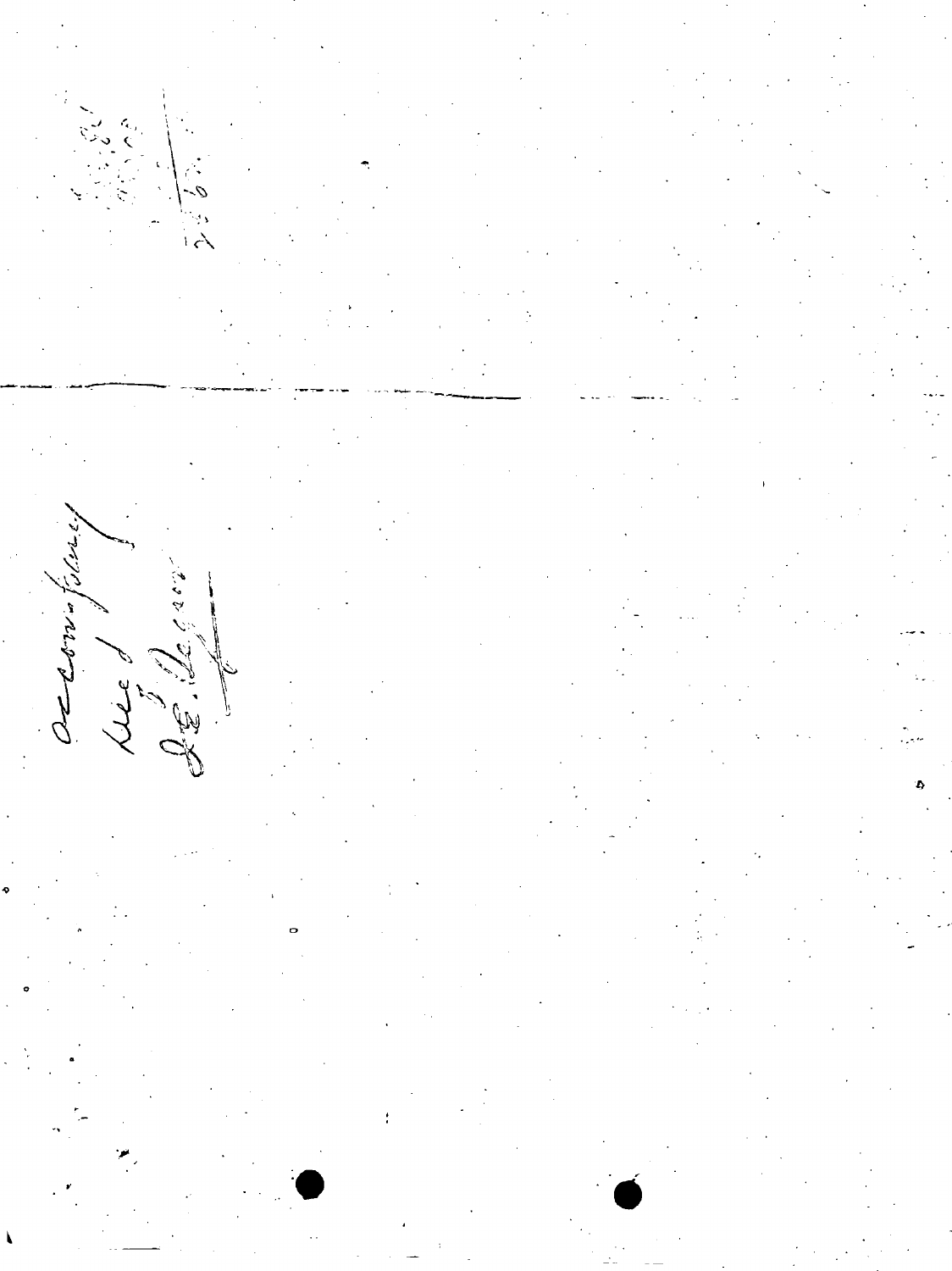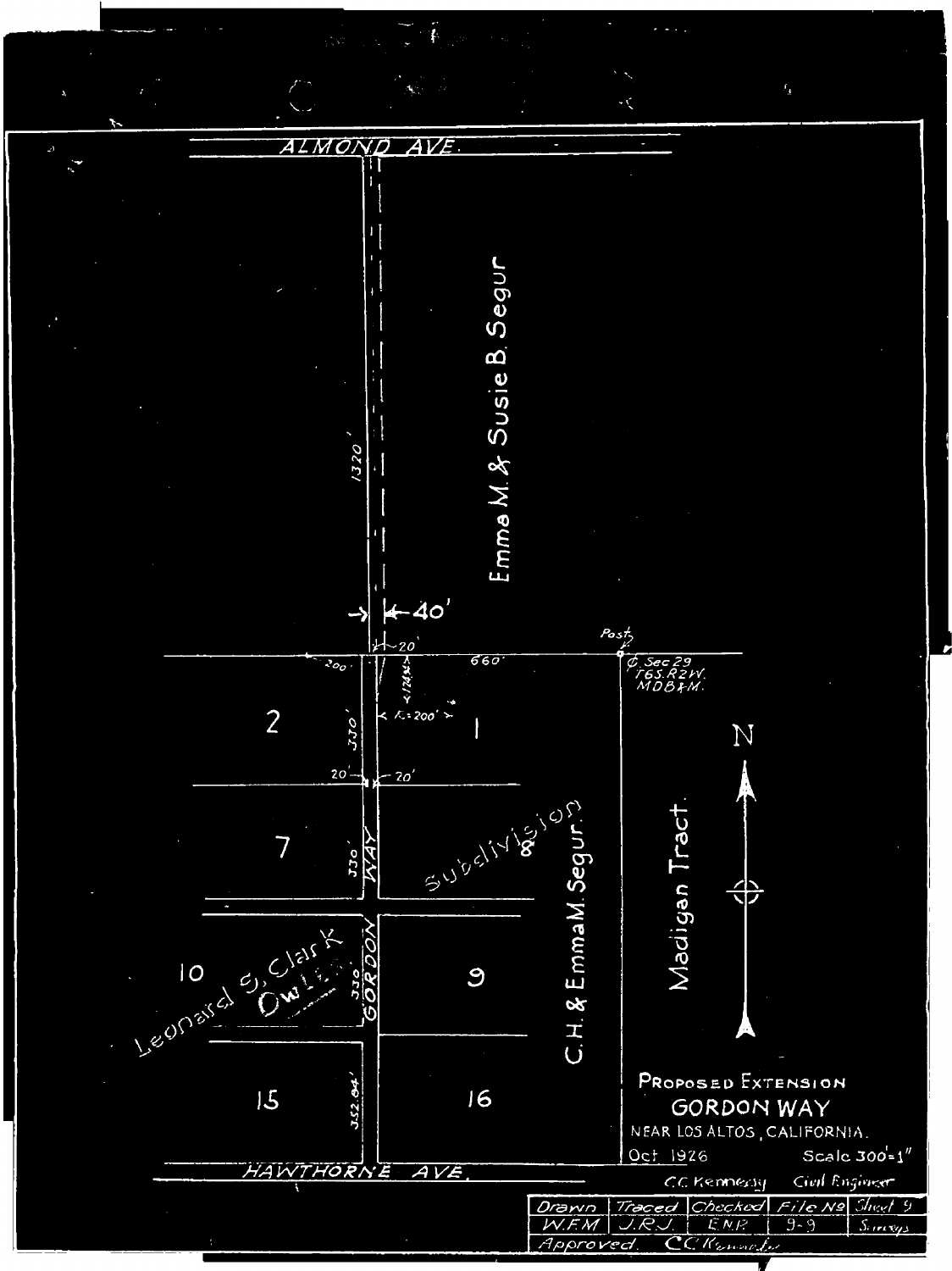**QHjta ilnitenture,** Made the in the year of our Lord, nineteen hundred and L RETWEEN . • ... Inad D. Carlots the County of ....

State of California, the part, 10.......of the first part, and the COUNTY OF SANTA CLARA, a body politic and corporate and apolitical subdivision of the State of California, the party of the second part,

Witnesseth: That the said part..........of the first part, for and in consideration of..................

do ..........by these presents grant, convey, confirm and dedicate unto the said party of the second part, and to its successors and assigns forever, for use as a public road and highway, all- that certain strip, piece and parcel of land, situate, lying and being in Road District Number  $\ldots$  .  $\cong$   $\ldots$   $\ldots$ , in the said County of Santa Ciara, State of California, and bounded and particularly described as follows, to-wit:

**Beginning at a point in the center line of Almond Avenue, said point being S.89°36'W.29.632 \_chs.from the Southwest corner of Lot 2 of the Madigan Tract, said point also being N.89°36,E.21 feet from a granite monument at the Northwest corner of the 59.75 acre tract of Geo.D.Wise as shown on a certain Map recorded in Book "H" of Maps, pagel03,records of Santa Clara County, State of California, said granite monument also being the Northwest comer of 10 acre tract deeded to Emma M.Segur and Susie B.Segur, thence parallel to and distant Easterly at right angles 21 feet from the West line of said 10 acre tract S.0°06,W.1312.74 feet to a point in the line between said 10 aore tract, and Lot 1 of the Leonard S.Clark Subdivision according to maps of said subdivision recorded in Book °A<sup>n</sup> of Maps, at pages 71 and 72, in the office of the County Recorder of said County, said point being distant N.89°46 ,E. 21 feet from the Southwest corner of above mentioned 10 acre tract, and the Northwest corner of Lot 1 of above mentioned Subdivision;thence on a curve to the right through an angle of 18°21,with a radius of 206 feet for a distance of 65.98 feet**, to a point, the bearing of the v. **tangent of said curve belief**  $\mathcal{L}$ through an angle of 18°  $2^{\frac{1}{2}+\frac{1}{2}}$  with a radius of 206 feet for a distance of 65.98 feet to a point in the dividing line between Lots 1 and 2 of above mentioned Leonard S.Clark Subdivision, said point being South 130 feet from the Northerly common corner of said Lots 1 and 2of said Subdivision, thence South 1190 feet along the division line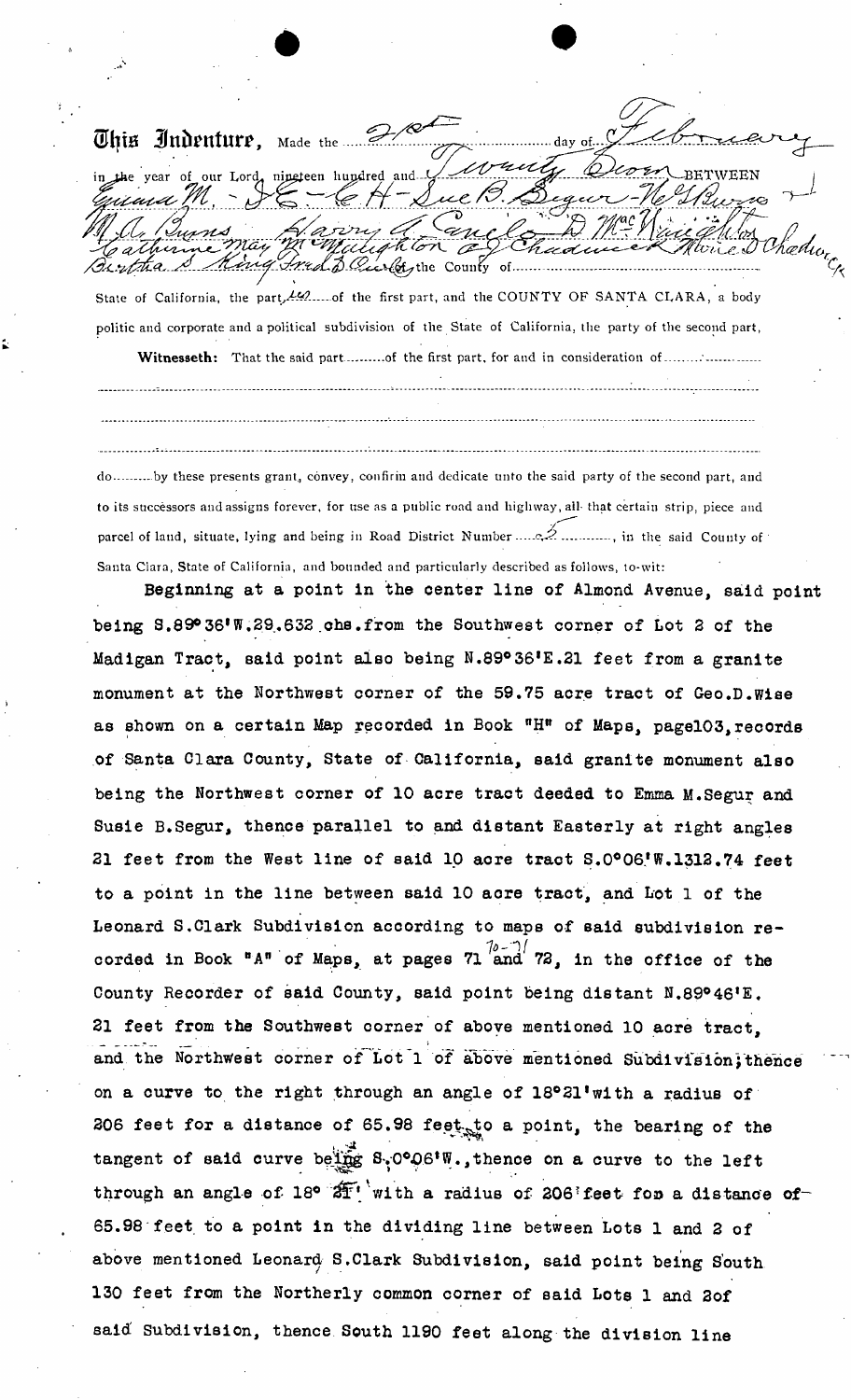**between Lots 1 and 2, 7 and 8, 9 and 10, 15 and 16 of said subdivision to its intersection with the Northerly line of Hawthorne Avenue. Being a strip of land 40 feet wide, 20 feet on each side of the above described center line, and being a part of Section 29, Township 6, South Range 2 West, M.D.M, and a part of Lots 1, 3, 7,** *Q,* **9, 10, 15, and 16, of the above mentioned Leonard S.Clark Subdivision,** 

**i**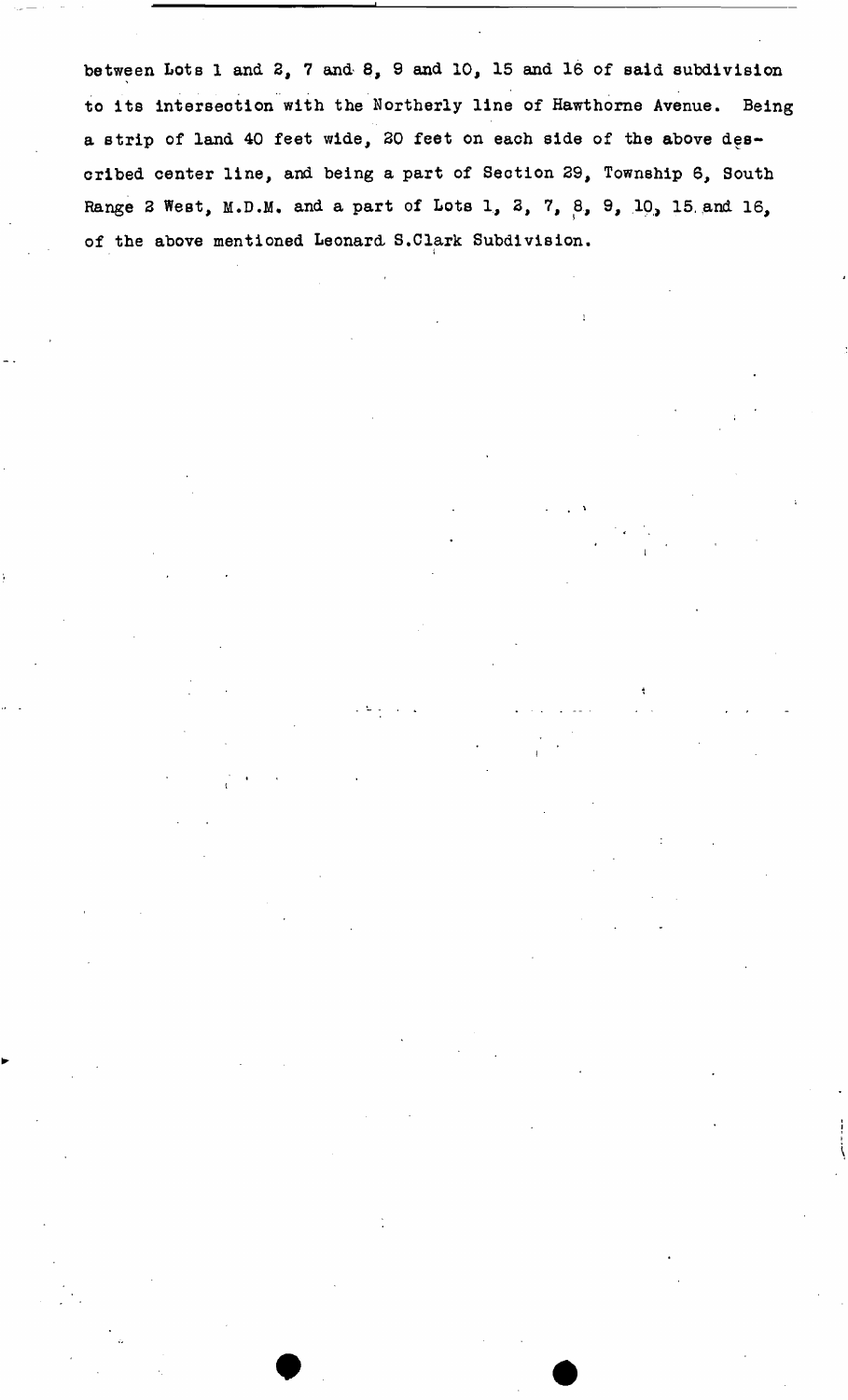STATE OF CALIFORNIA ) 88 County of Santa Clare ) On the 24 day of L.A. On the  $2\sqrt{2}$  ay of  $\sqrt{2}$  in the year one thousand nine hundred and twenty seven before me, D. A. Hordberg, a Hotary Public in and for said County. residing therein, duly counterly and worn, personally appeared<br>Emma M. Sowe, J. E. Soyue, E. H. Soyue, Sea B. Soyue, H. S. Burme, M. a. Quema<br>A. Mas Thoughton bathing melloyable, a. H. Scholard Marie & Chadwick and Boottle known to me to be the individuals described in, whose mames and ubscribed to and who executed the annexed instrument, and the cacknowledged to me that the greented the same. IN WITHBSB WHEREOF. I have hereunto set my hand and affixed my Official Seal, at my office, in the Town of Hountain View, County of Santa Clara, the day and year last above written. 野军时候  $\label{eq:2} \sum_{i=1}^n \frac{1}{2} \sum_{i=1}^n \frac{1}{2} \sum_{j=1}^n \frac{1}{2} \sum_{j=1}^n \frac{1}{2} \sum_{j=1}^n \frac{1}{2} \sum_{j=1}^n \frac{1}{2} \sum_{j=1}^n \frac{1}{2} \sum_{j=1}^n \frac{1}{2} \sum_{j=1}^n \frac{1}{2} \sum_{j=1}^n \frac{1}{2} \sum_{j=1}^n \frac{1}{2} \sum_{j=1}^n \frac{1}{2} \sum_{j=1}^n \frac{1}{2} \sum_{j=$ Nothry Publit in and for the County of Santa Clara, State of Celifornia  $\mathbf{r}_{\mathrm{th}}$ 青青 To Have and to Hold all and singular the said premises, together with the appurtenances, unto the said party of the second part, and to its successors and assigns forever, for use as a public highway. In Witness Whereof, the said-part les mof the first part in VI hereunto set Trees thand; County of **A** A. D. nineteen hundred and On this day of AW TO BEEN Y <u>(Scook)</u> , a Notary Public before me and County of Se a, residing therein, duly commissioned and sworn, personally appeared ............. subscribed to the within instrument, and known to me to be the person......whose  $\sim 5\, {\rm yr} \lesssim 1$ i di di ta  $\sim 1000$ and two a acknowledged that .......he ....... executed the same...  $\Omega$ In Witness Whereof, I have hereunto set my hand and affixed my Official Seal in the Weart four of not in this certificate first above written. Thereupon on motion it is resolved and ordered that the showe deed be accepted Notary Public in and for the County of  $\epsilon$ and the électricitient of the state come a -Co State of Calife of record is the County Recorder's Critics) Notary Public, Westche Proceeding of the Board of Supervisors. Certificate filed in New York C **New York Com** nty Rogh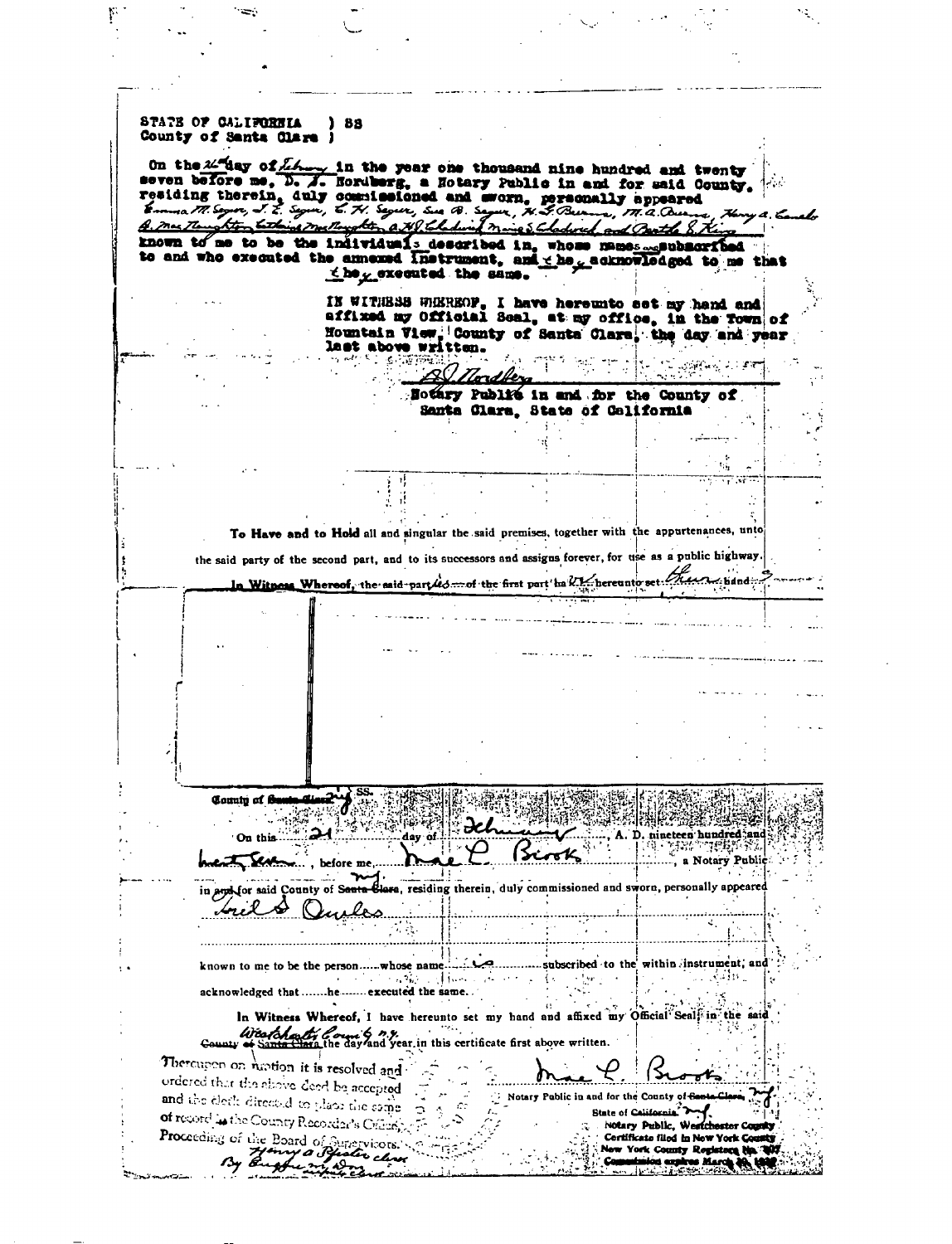STATE OF CALIFORDIA ) SS **County of Santa Clara J** 

On the 26 day of *Lebuary* in the year one thousand nine hundred and twenty seven before ne,  $\overline{D}$ ,  $\overline{A}$ . Nordberg, a Notary Public in and for eaid County. residing therein, duly commissioned and morn, personally appeared y a. Conelghton totherine macken a H.J. Chadwick marie 5 Chadwick and Bentha 8. A. mac The known to me to be the individuals described in, whose names septiment hed **to and who executed the annexed instrument, and ^ he v acknonl©d ged to me that hoy executed tho sarao®** 

> **IH HITIJ888 ffHBRSOF. I have hereunto set ny hand and affixed my Official Seal, at cay office, in the Tovm of Mountain View, County of Santa Clara, the ds^y and year last above written\***

Hordberg

**Bothvy Public in and for the County of Santa Clara, State of California** 

To Have and to Hold all and singular the said premises, together with the appurtenances, unto the said party of the second part, and to its successors and assigns forever, for use as a public highway. In Witness-Whereof, the said partles.... of the first part half hereunto set the residual  $\mathcal{F}$ 

the day and year first above written.

*Vf'r*  ord **and! of rd**  Prod

surns Bertha S. King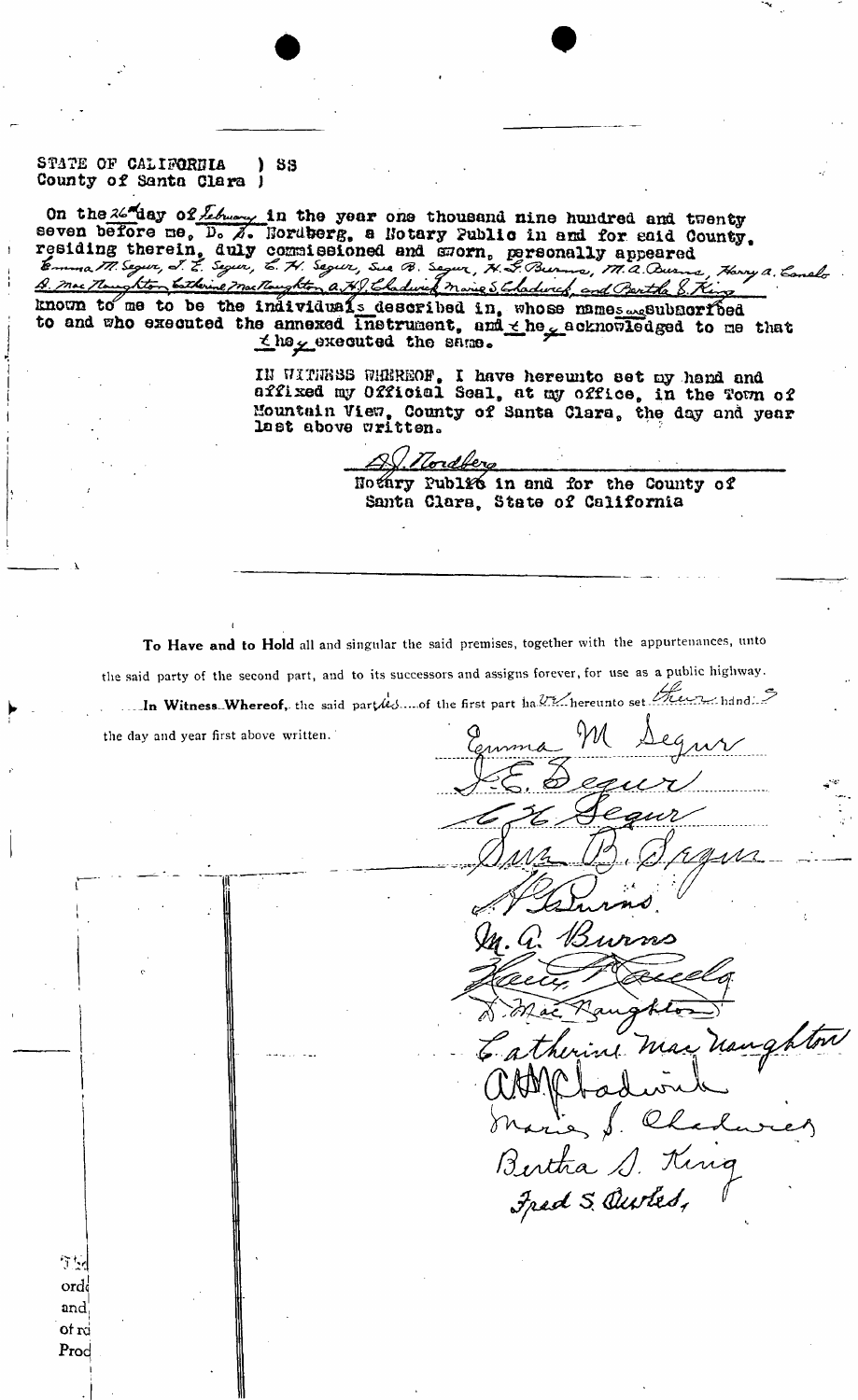BAR 8 0, 431  $F = \sqrt{5824}$ E  $\sqrt{N}$ **INDEXED GRANTON** FAGER GRANTEL **GRANTOR** GRUITTE  $\frac{1}{\sqrt{5.32514}}$ <br>> Filed for Record at the Request of  $\frac{1}{\sqrt{5.32514}}$  $\ddot{e}$ -at  $S$ ☆ bounty model<br>S. FLANNERY, Recorder Deputy Récorder  $B<sub>1</sub>$  $\mathcal O$ 

| $\cdot$ $\cdot$ $\cdot$ $\cdot$ $\cdot$ $\cdot$<br>Gordan. Way, #1085 |  |
|-----------------------------------------------------------------------|--|
| <b>DEED FOR ROAD</b>                                                  |  |
| Road District No. 2.                                                  |  |
| Comma m Algun                                                         |  |
| $e^+$ af                                                              |  |
| County of Santa Clara.                                                |  |
| Dated $2 \pi \omega_4 \frac{1}{4}$ 19.2.7.                            |  |
| Recorded at the Request of                                            |  |
| in Bookof Deeds, Page                                                 |  |
|                                                                       |  |
|                                                                       |  |
| M., Records of Santa Clara County,                                    |  |
| State of California.                                                  |  |
| County Recorder.                                                      |  |
| Deputy.                                                               |  |
|                                                                       |  |

##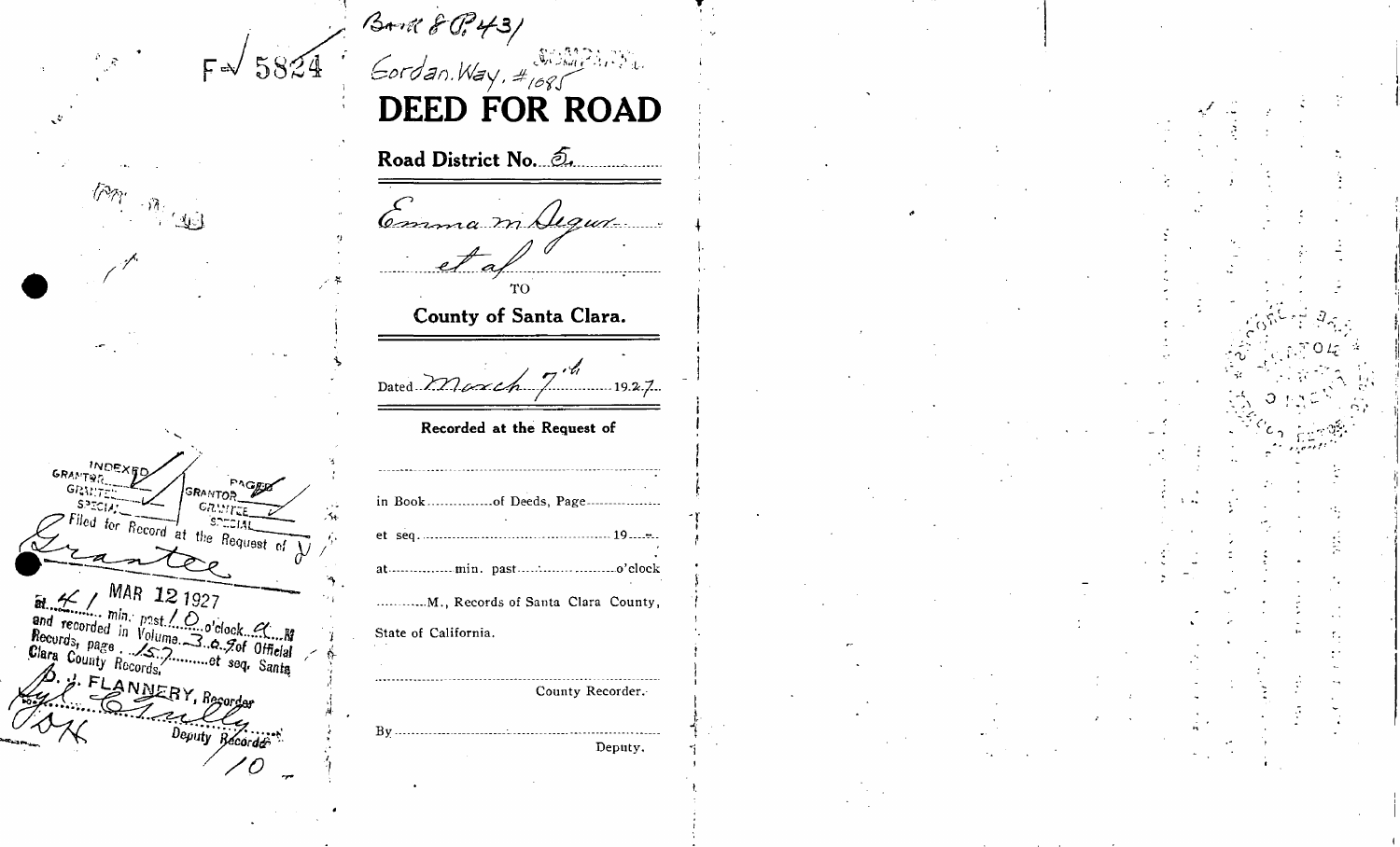*NO.* 1085

## **REPORT**

**OF**  Supervisor Cooley

**ON** Petition of LE Segur

TO ACCEPT

Gordon Way ...............................

Filed **March** 7 1927

**H. A. PFISTER, Clerk.** 

By augene 2 1 m **Deputy Clerk.**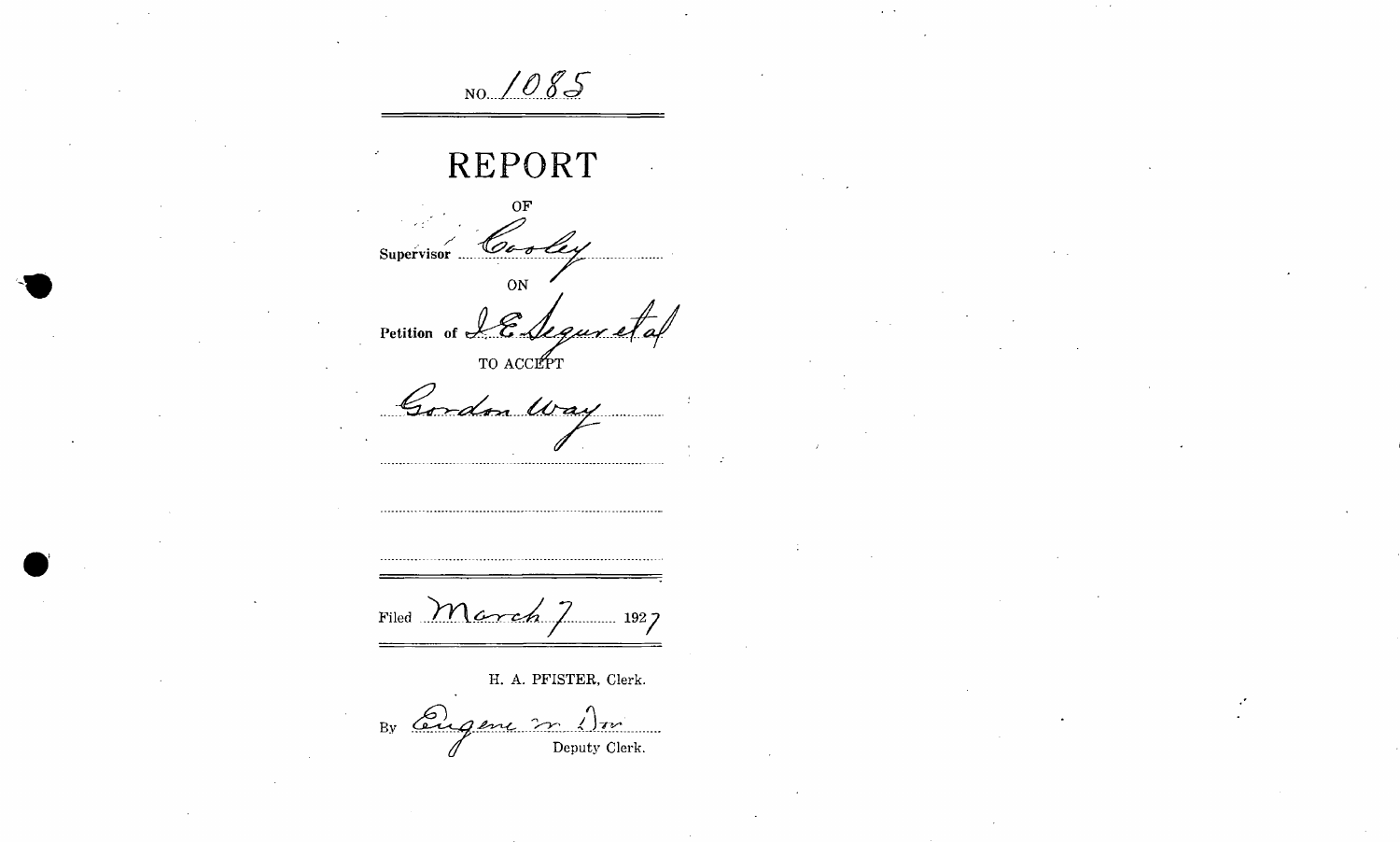**To the Honorable Board of Supervisors of Santa Clara County, California,** 

 $\mathbf{r}$ 

 $\ddot{\phantom{a}}$  $\mathcal{L}$ 

## GENTLEMEN:

| to accept Gordon Way from Hawthorne Ave, to Almond Ave.                                                                                                                                                                                                        |
|----------------------------------------------------------------------------------------------------------------------------------------------------------------------------------------------------------------------------------------------------------------|
| and to declare the same to be a Public County Road, respectfully reports:                                                                                                                                                                                      |
|                                                                                                                                                                                                                                                                |
|                                                                                                                                                                                                                                                                |
| has been regularly dedicated to public use as a highway by a map thereof, with a<br>formal deed of dedication endorsed thereon, which said map is on file and of record<br>in the office of the County Recorder of Santa Clara County, California, in Map Book |
| I further find that said proposed road is a public necessity.<br>Gordon Way<br>I would therefore recommend that said<br>hereinbefore referred to, be accepted and declared to be a Public County Road                                                          |
| CJbridge                                                                                                                                                                                                                                                       |

Supervisor Dist. No.  $\overline{\mathbf{S}}$ . ...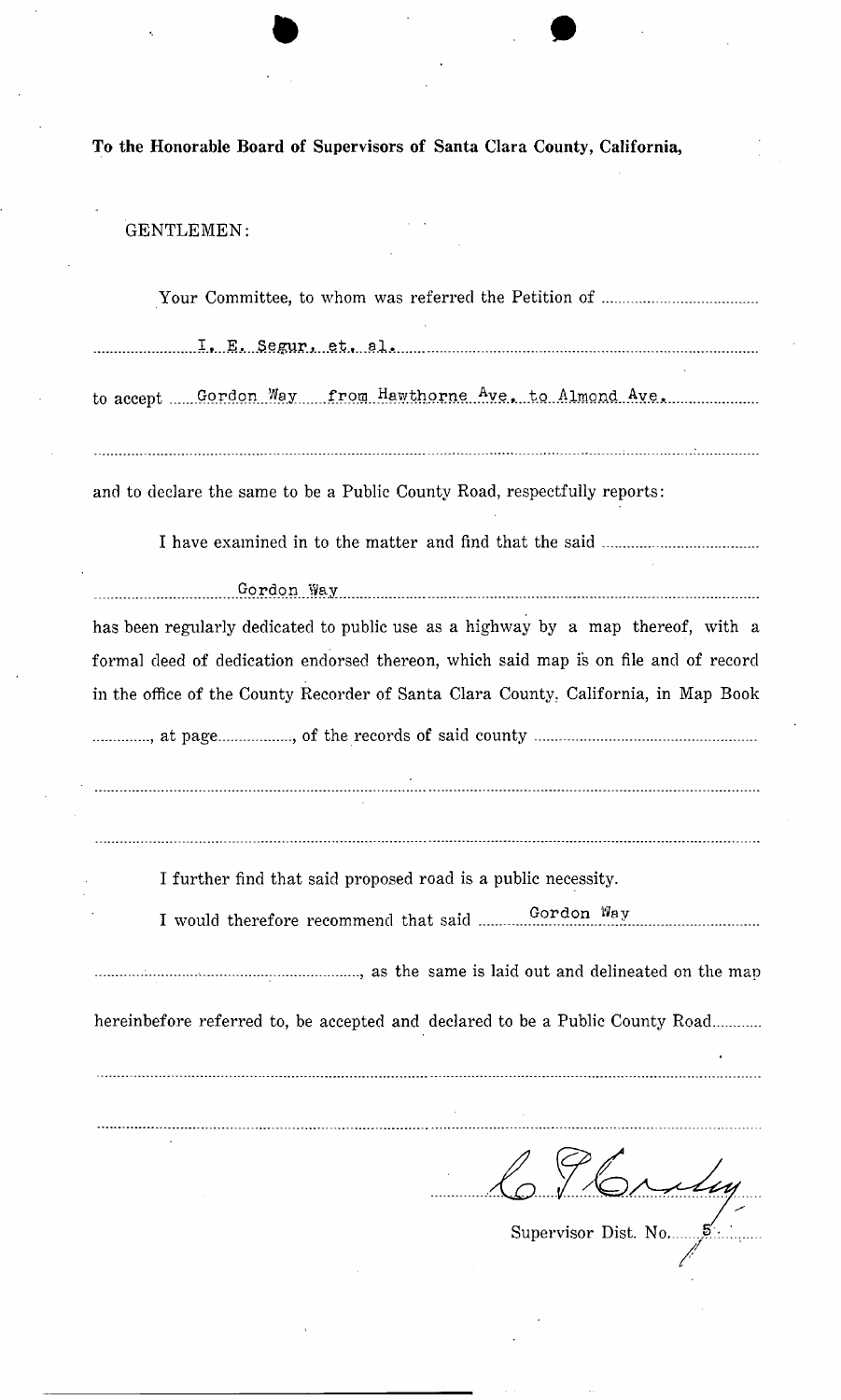## **PETITION**

*To the Honorable Board of Supervisors of the County of Santa Clara.* 

**GENTLEMEN:**  The undersigned, respectfully<sub>, petition your Honorable body to accept.</sub> ovne. *tPS yhi^f — i/Xl^yx ,*   $\mathbb{Z}$  $\sqrt{2\mu^2-1}$ and to declare the same to be a public county road. Said road has been dedicated to the public use as **a-highway by a map, with a formal deed of 'dedication endorsed thereon, which said map is on file and**  recorded in the office of the County Recorder of Santa Clara County, California, in Book, **of Maps at page**   $\sigma$  .  $\mathbf{c}$  $\mathcal{I}$  $\mathbb{R}^2$  $\mathcal{L}_{\mathcal{A}}$ **Respectfully submitted,** Mrs